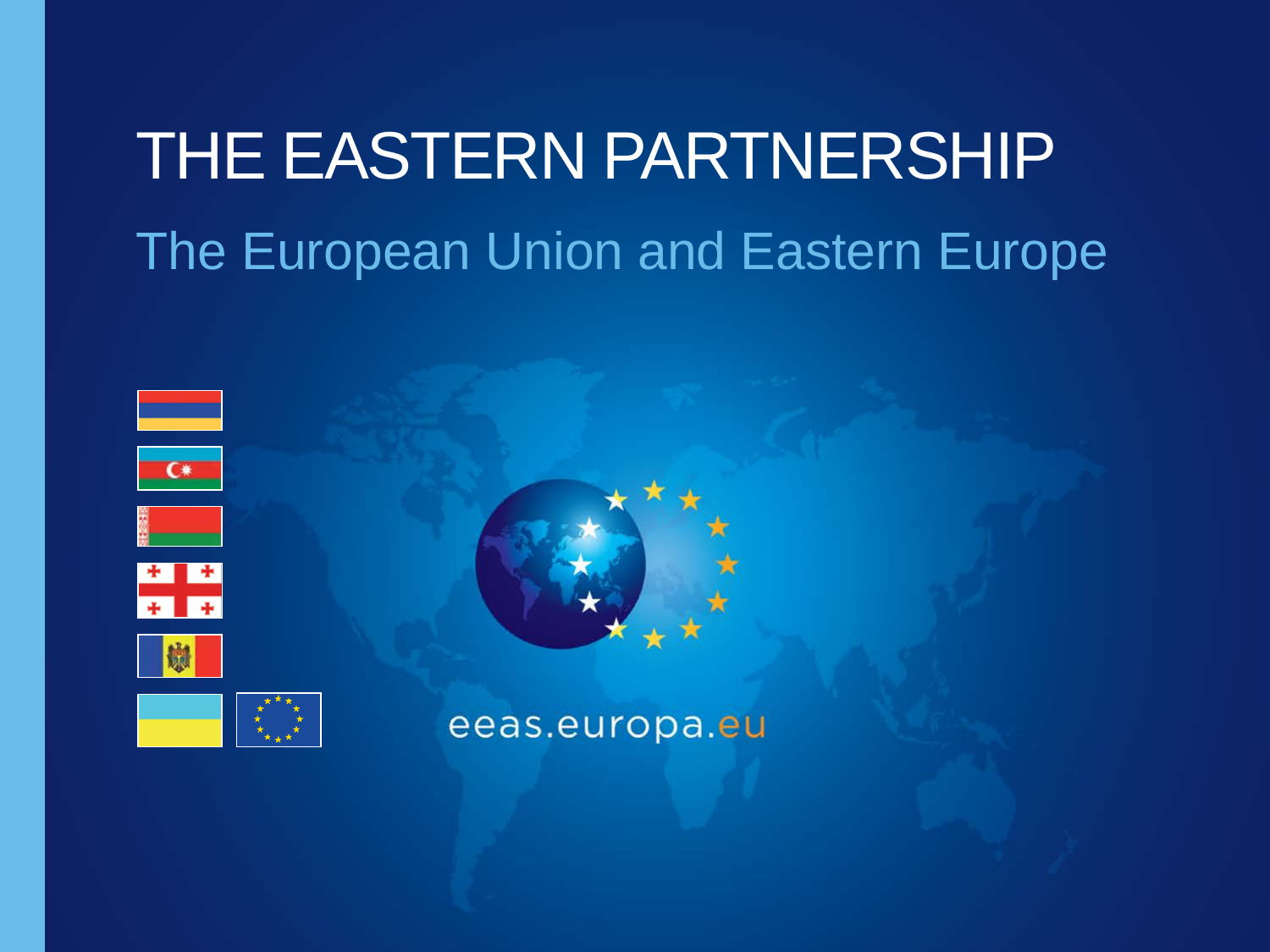### **Introduction**



#### **The aim of the presentation is to:**

- Introduce the Eastern Partnership
- Explain its objectives, key elements
- Outline funding, cooperation initiatives
- Detail coordination structure
- Present key challenges

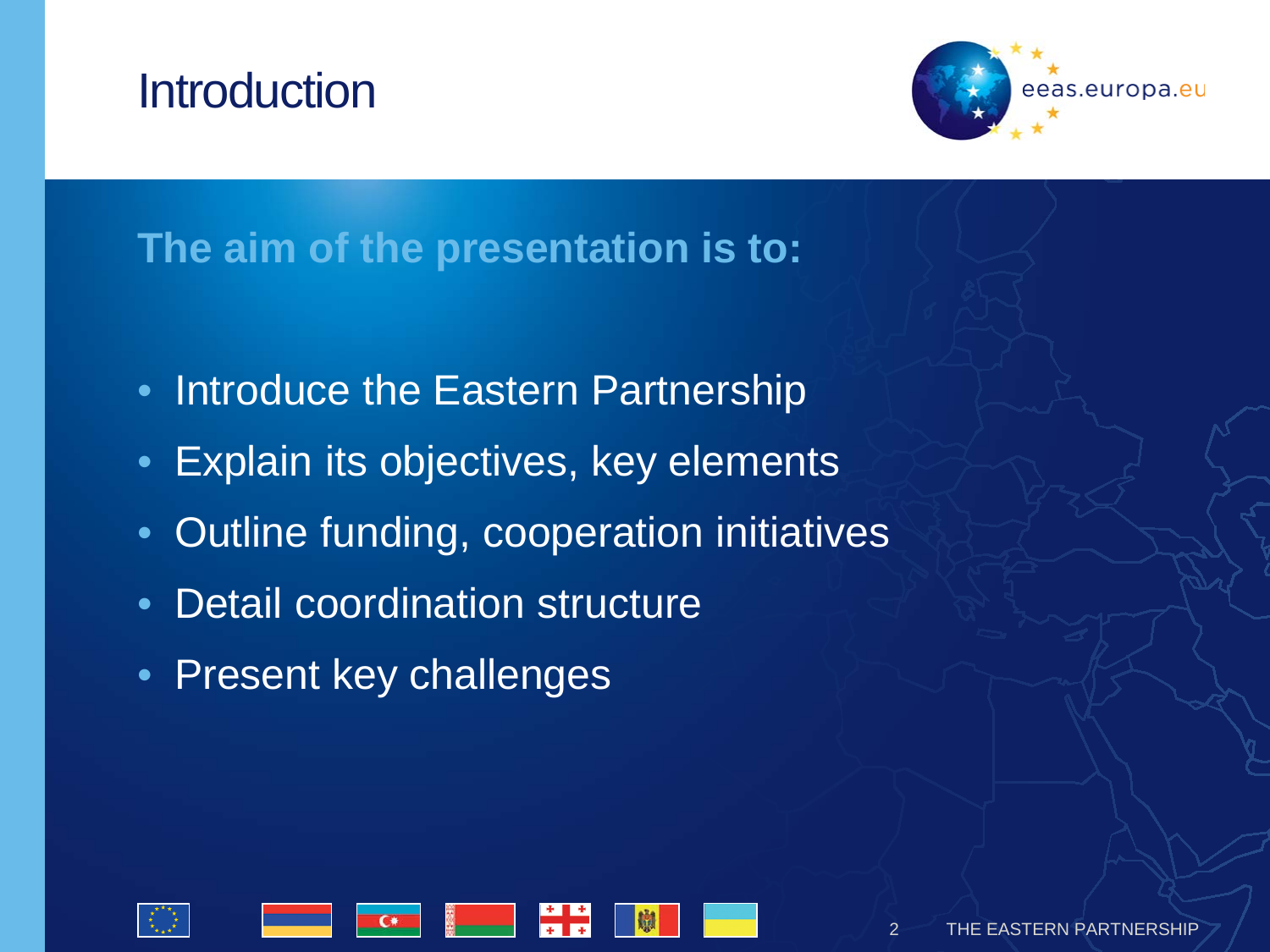### **Context**



### **European Neighbourhood Policy (ENP):**

- Launched in 2004
- Supports area of prosperity and good neighbourliness
- Based on democracy, rule of law and respect for human rights

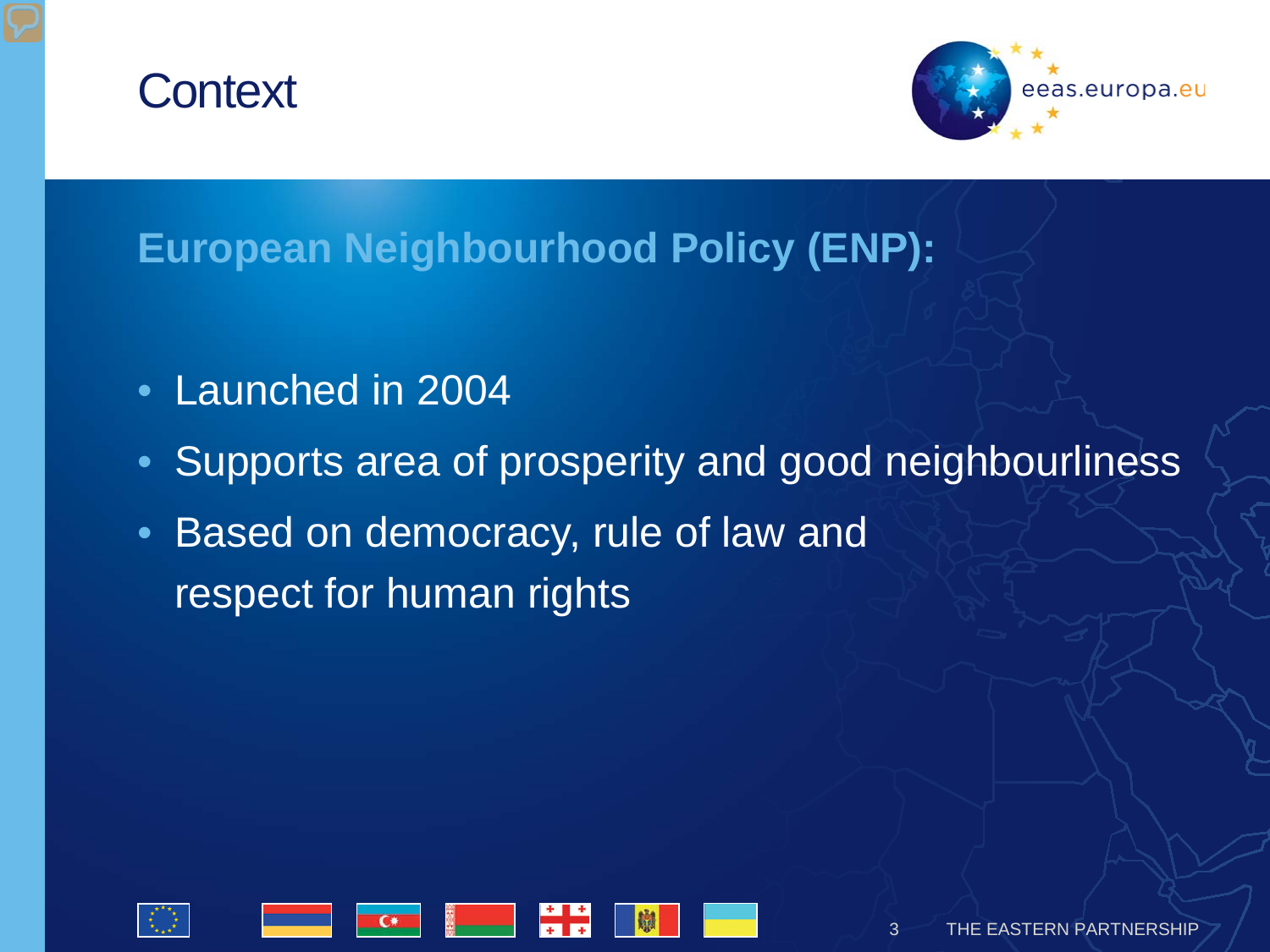



### **Within the ENP, the Partnership is a joint initiative involving:**



#### EU Member States



Armenia, Azerbaijan, Belarus, Georgia, Moldova, Ukraine



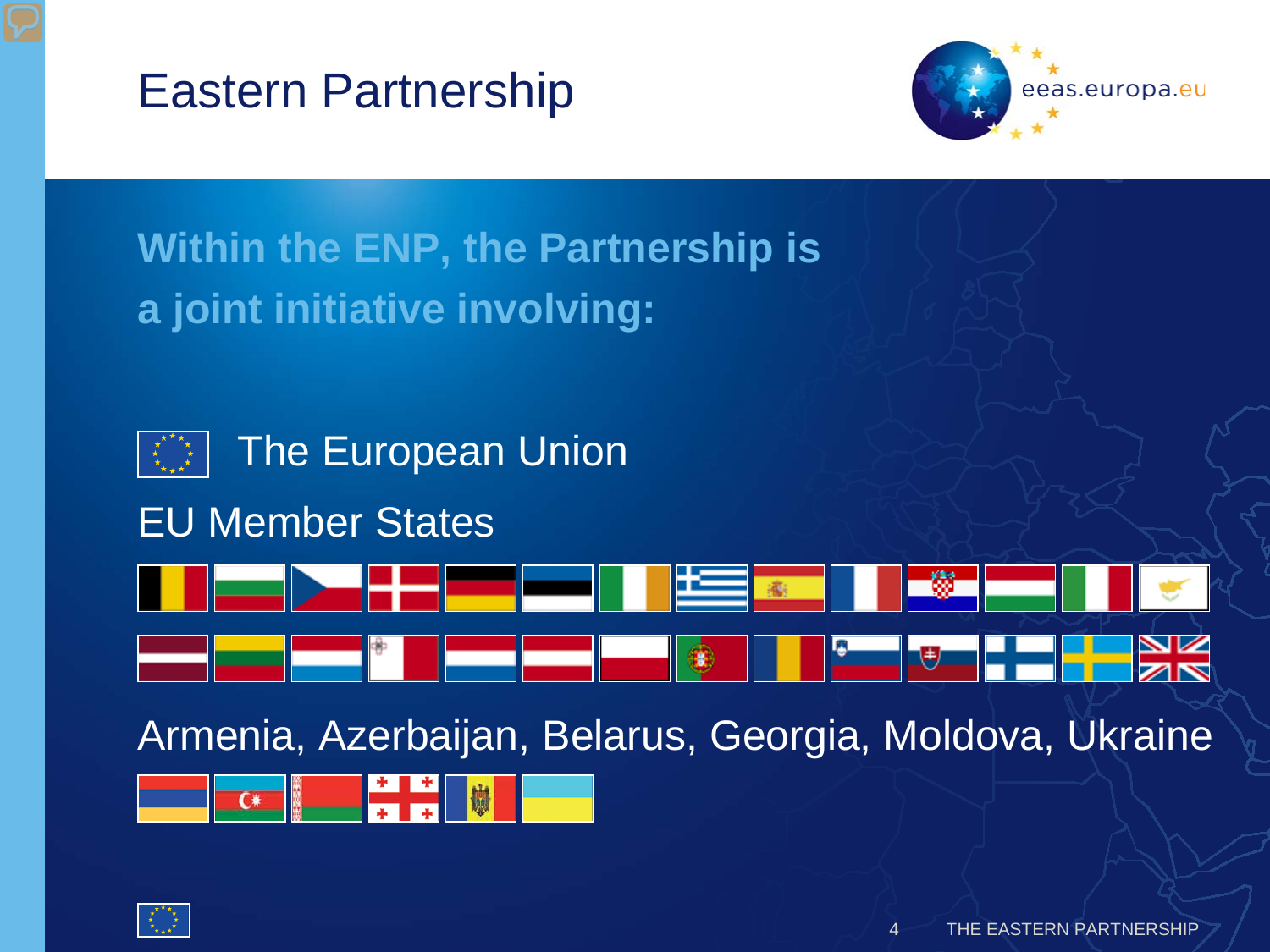



**Launched in 2009, the aims of the Eastern Partnership are:**

- Political association
- Economic integration
- Mobility
- Strengthened sector cooperation

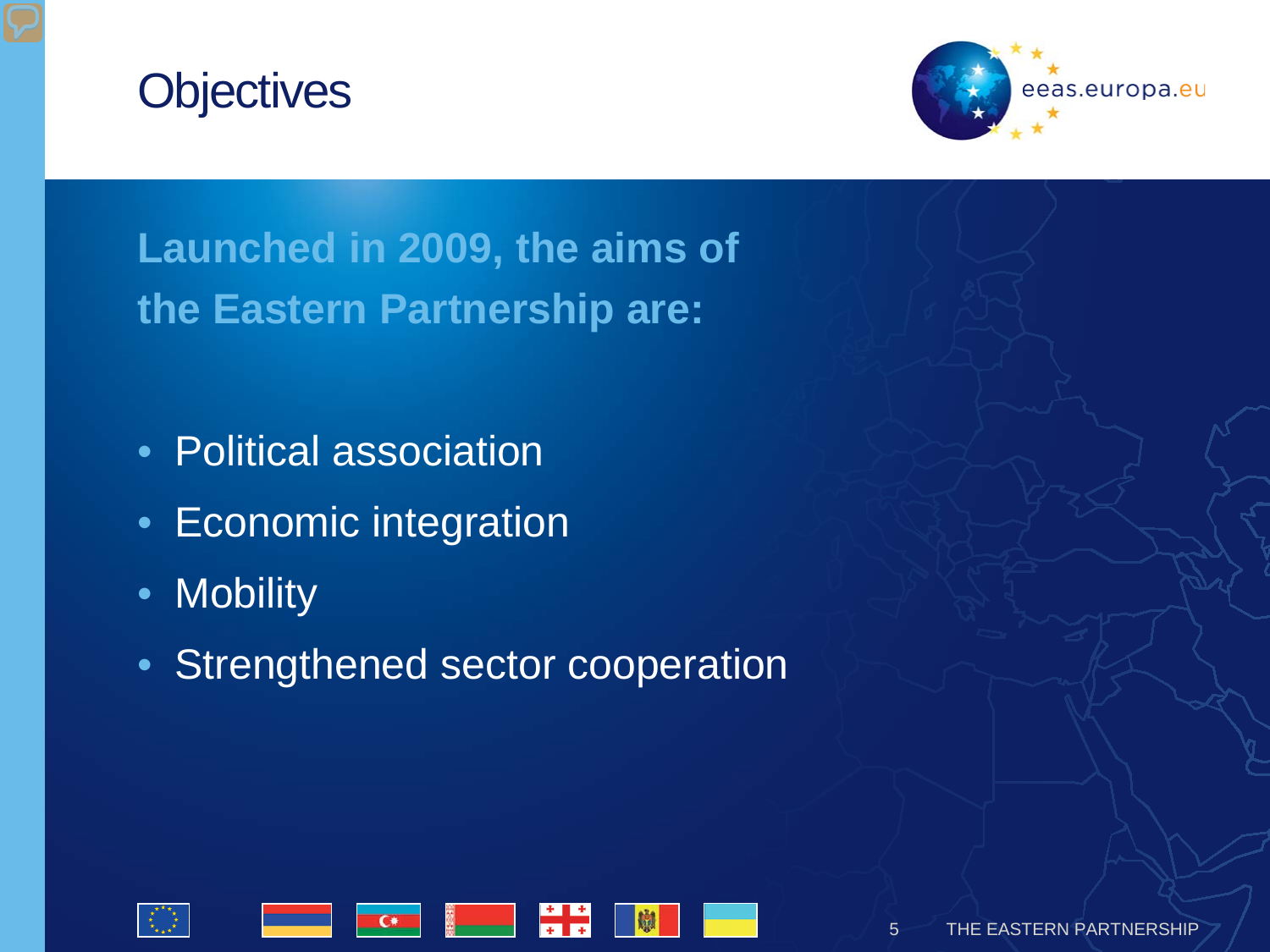



#### **The Partnership is based on common values:**

- Democracy and the rule of law
- Respect for human rights and freedoms
- Commitment to market economy

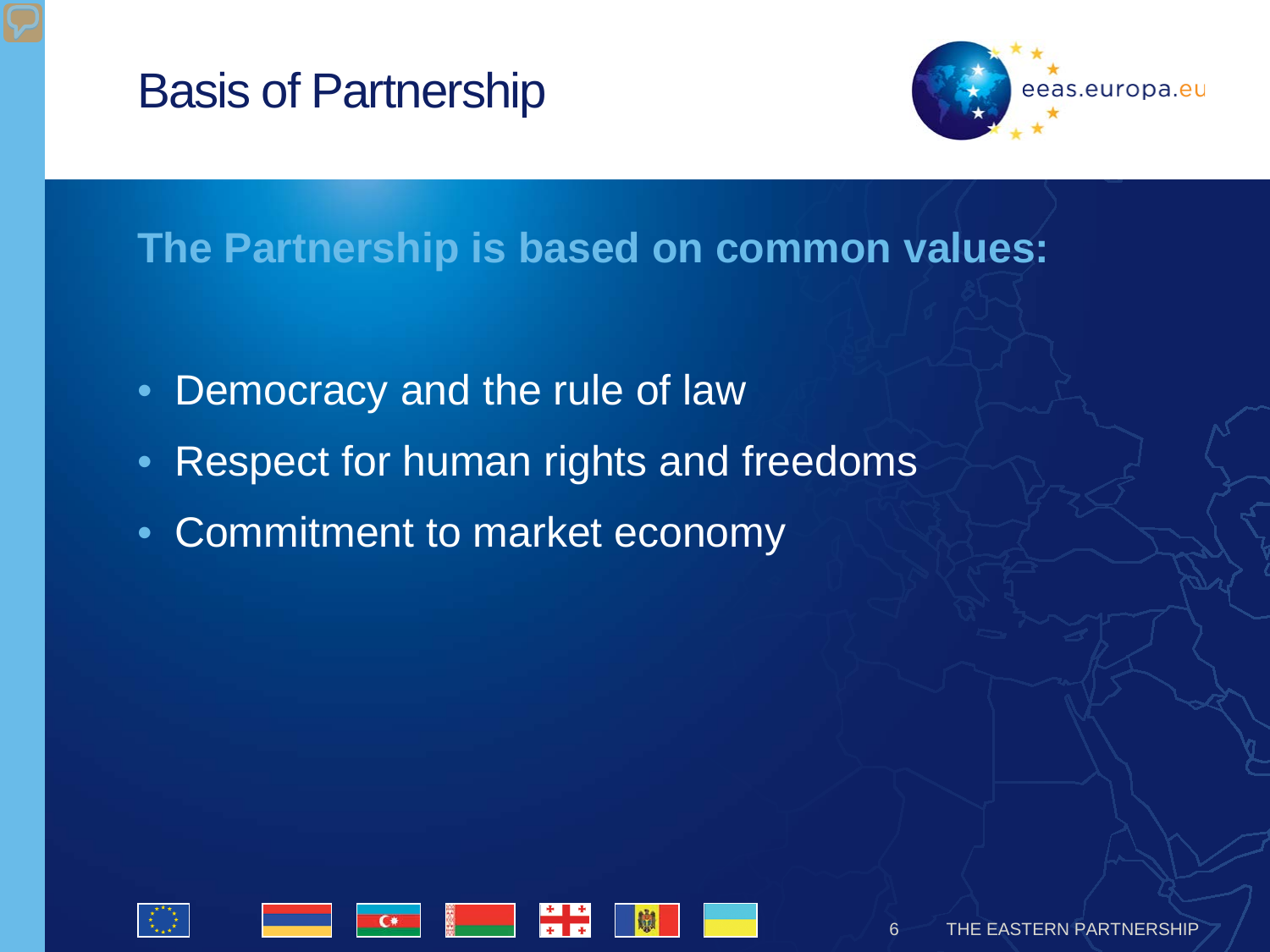



#### **A Partnership based on two dimensions:**

- **Bilateral:** developing closer cooperation between EU and partner country
- **Multilateral:** bringing partners closer within framework for exchange and cooperation

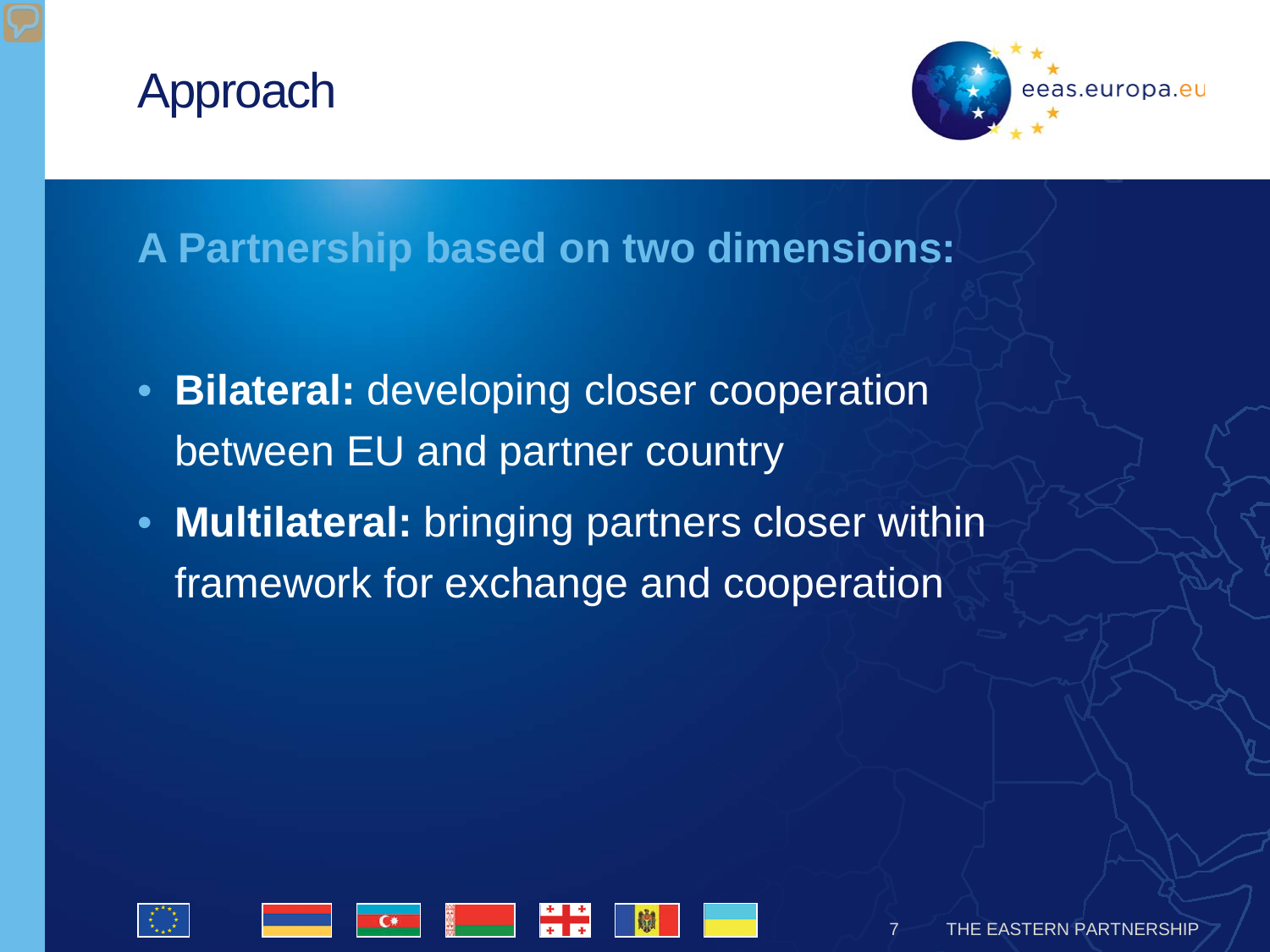### Bilateral dimension



### **There are six bilateral aspects:**

- 1. New contractual relations
- 2. Integration into EU economy
- 3. Easier travel to the EU
- 4. Energy and transport cooperation
- 5. Economic and social development
- 6. Financial support

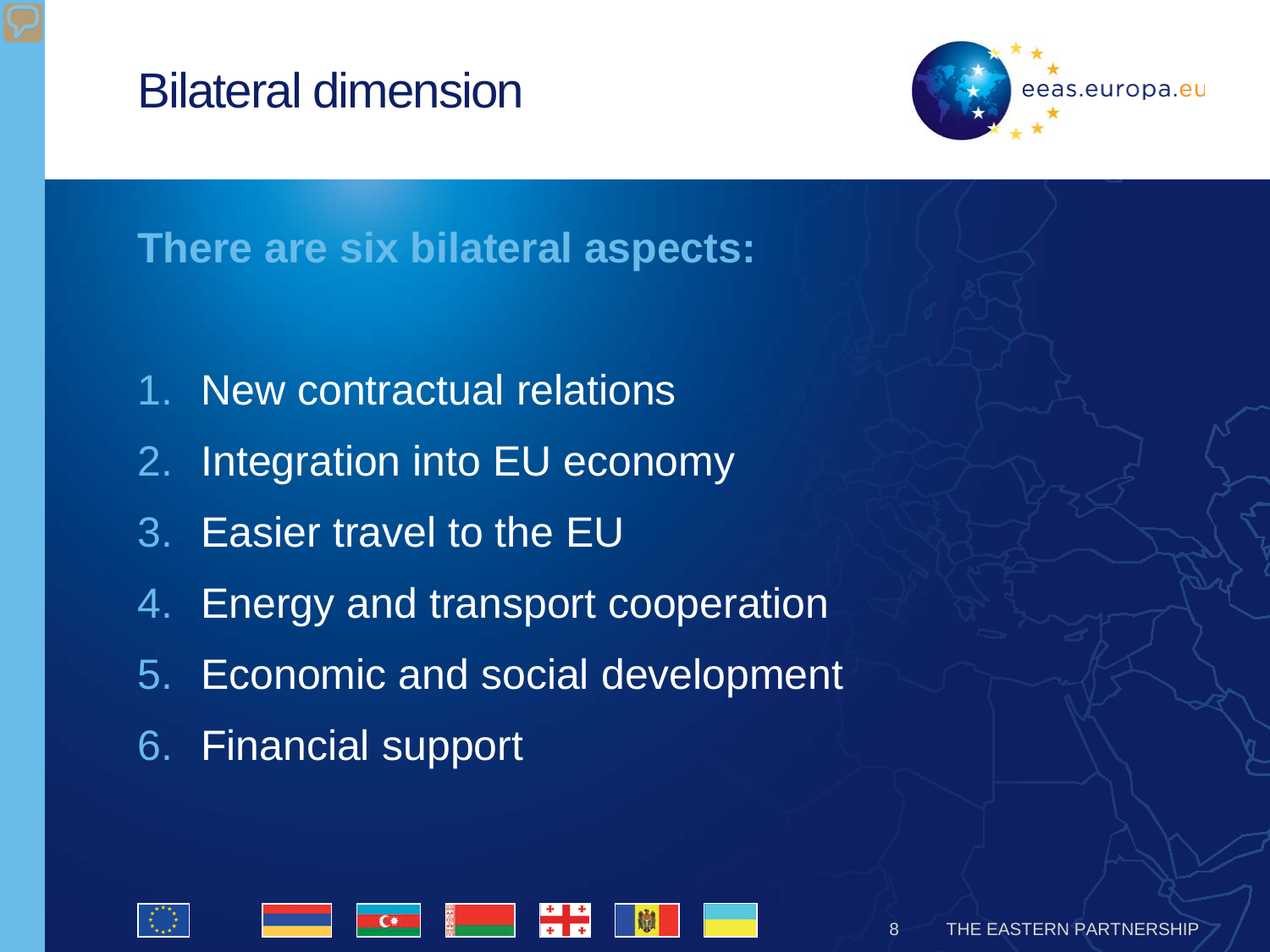New contractual relations



### **The EU is negotiating Association Agreements which provide:**

- Enhanced political association
- Increased political dialogue
- Deeper cooperation on justice and security issues

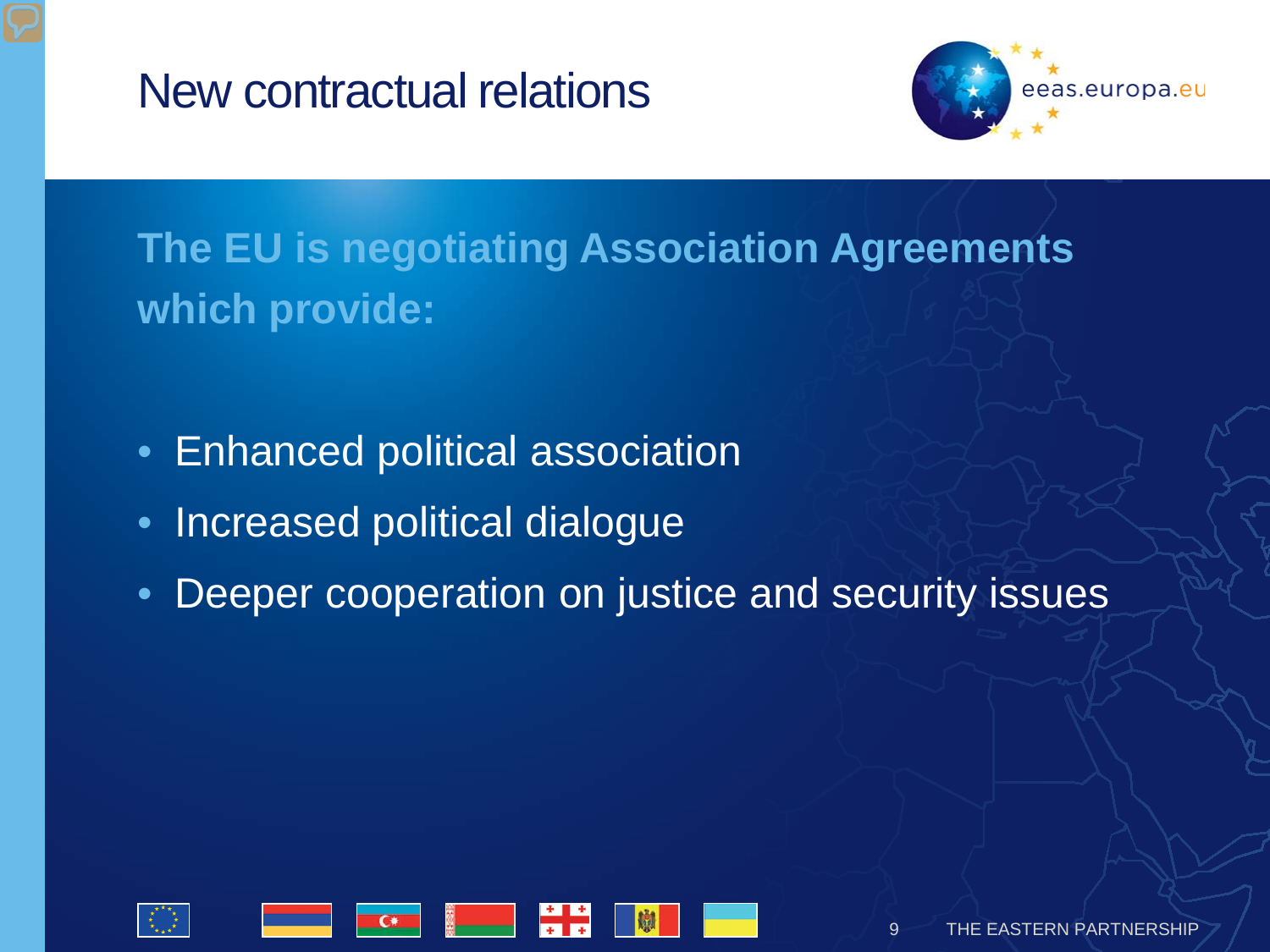



#### **Current status of negotiations:**



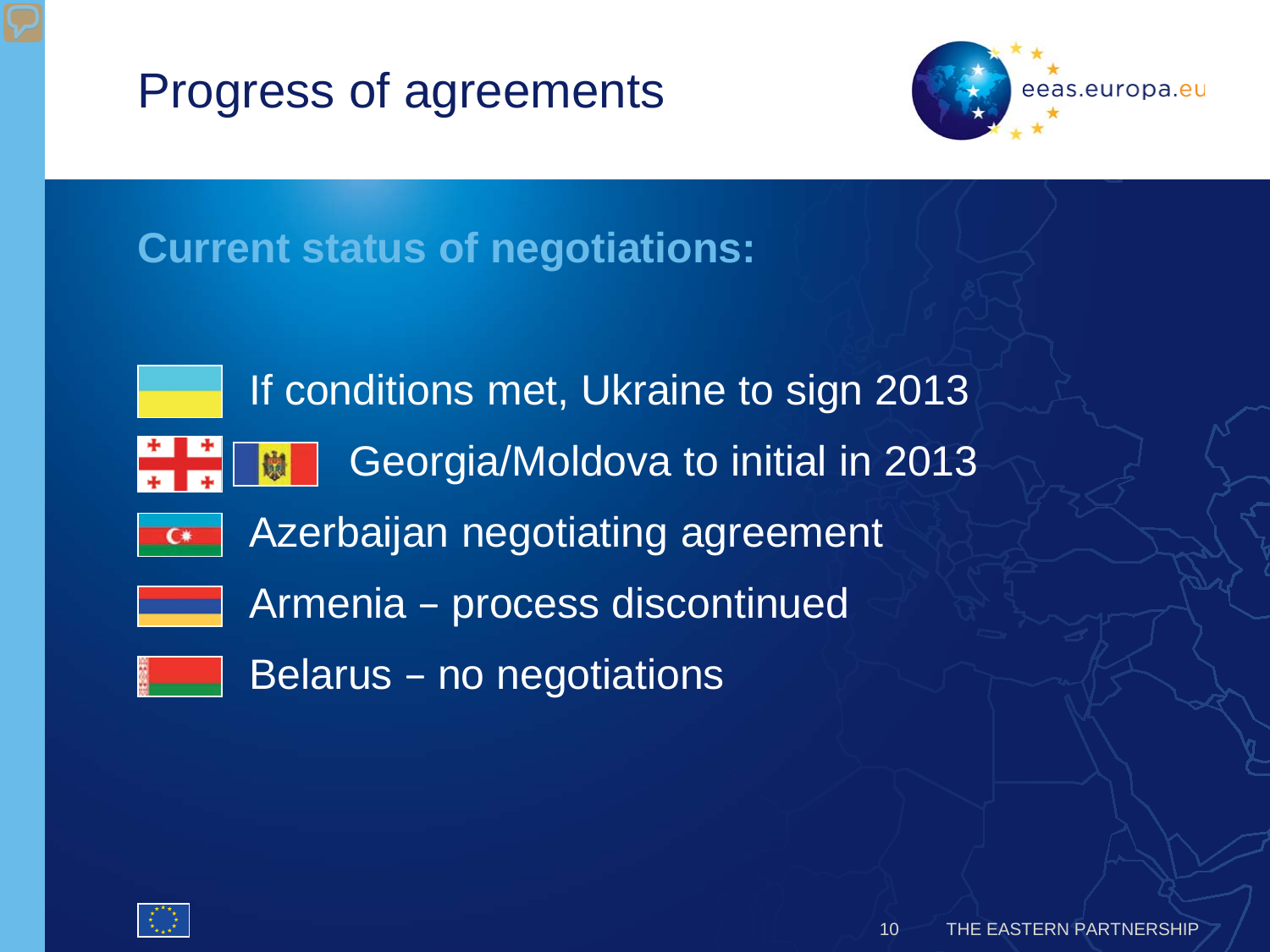### Integration into EU economy



#### **Deep and comprehensive free trade area (DCFTA):**

- With Georgia, Moldova and Ukraine
- Improve access to goods and services
- Reduce tariffs, quotas, barriers to trade
- Ensure stable legal environment
- Align practices and norms

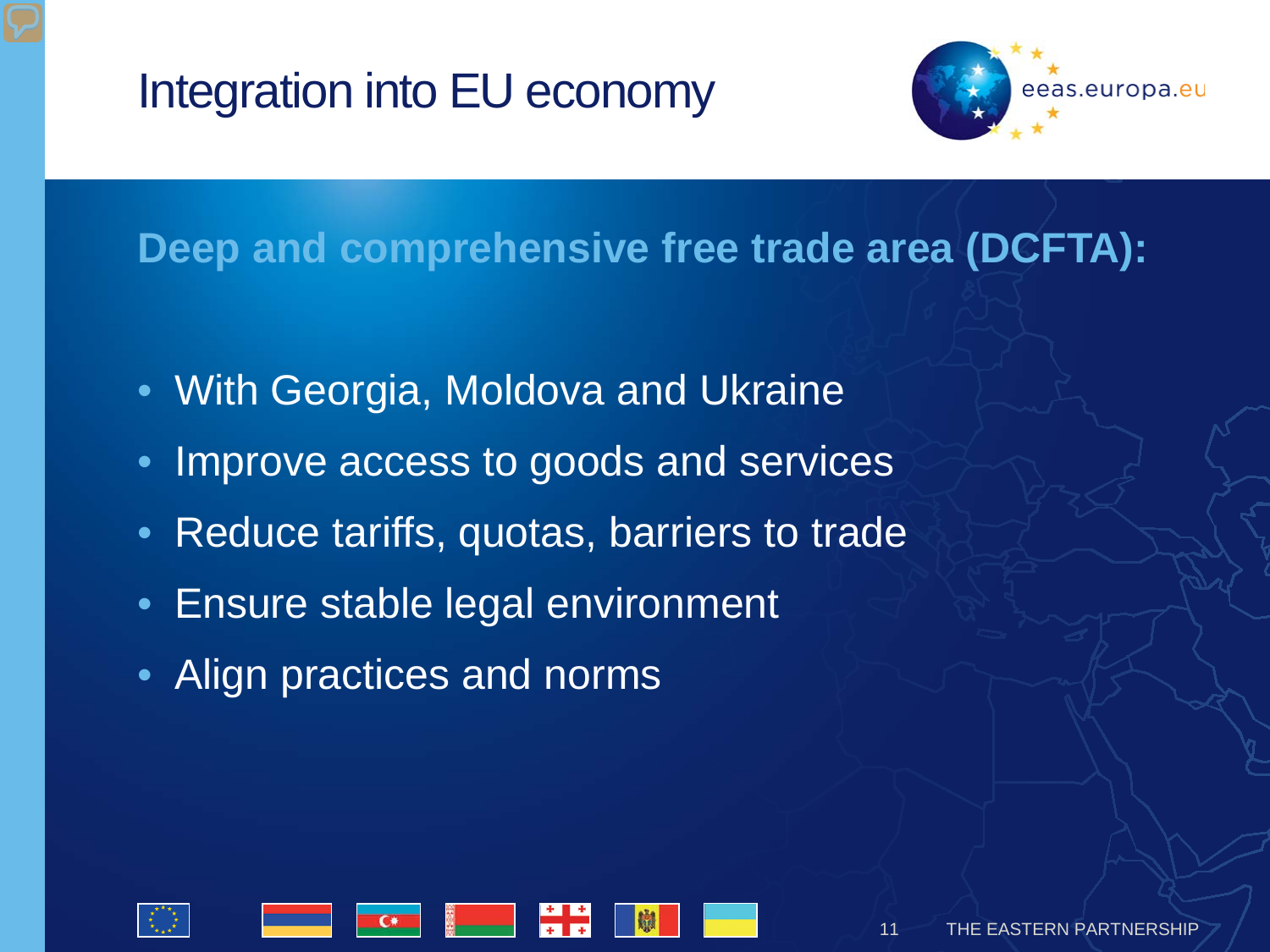### Easier travel to the EU



#### **The EU works towards visa liberalisation:**

- Making it easier to apply for visas
- Less expensive application process
- Monitoring progress of partners
- Long term goal of visa free regime for stays under 90 days

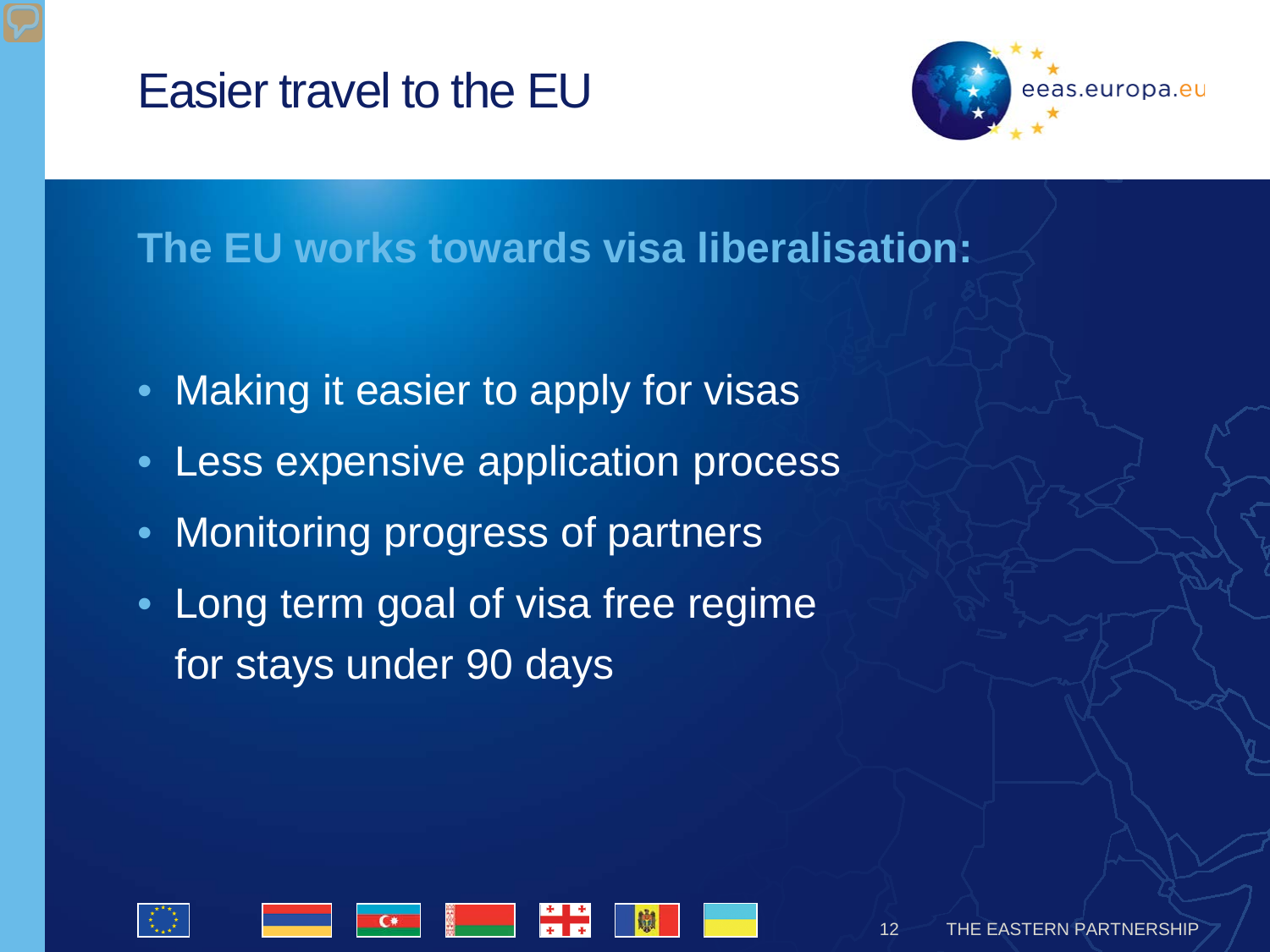Energy and transport



### **Cooperation leading to:**

- Improved infrastructure interconnection
- Integration of energy markets and transport services
- Enhanced cooperation among partners

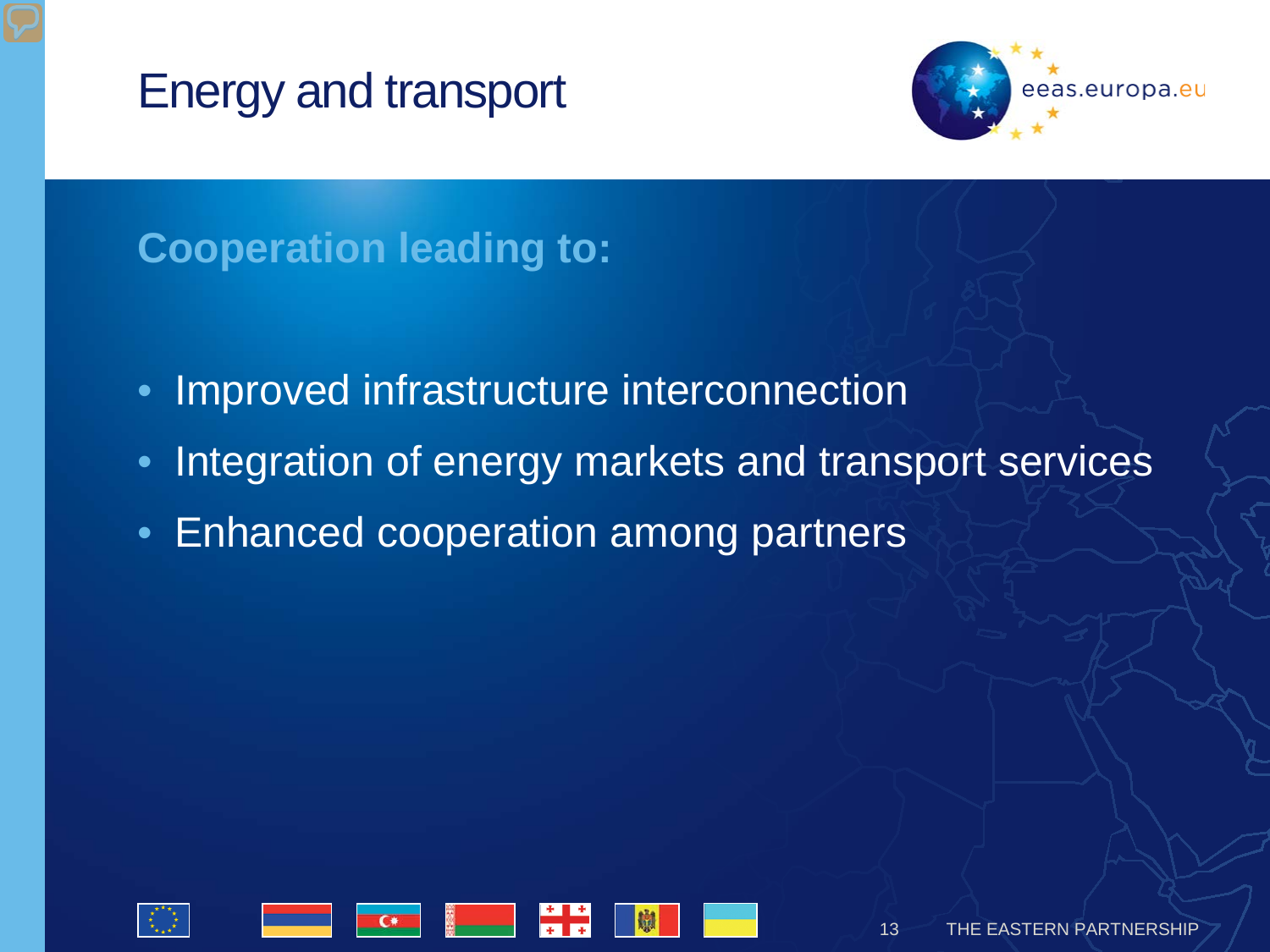



**In the area of economic, social and regional development to:**

- Reduce regional disparities
- Support agriculture, rural development, institution building
- Based on EU cohesion funds model

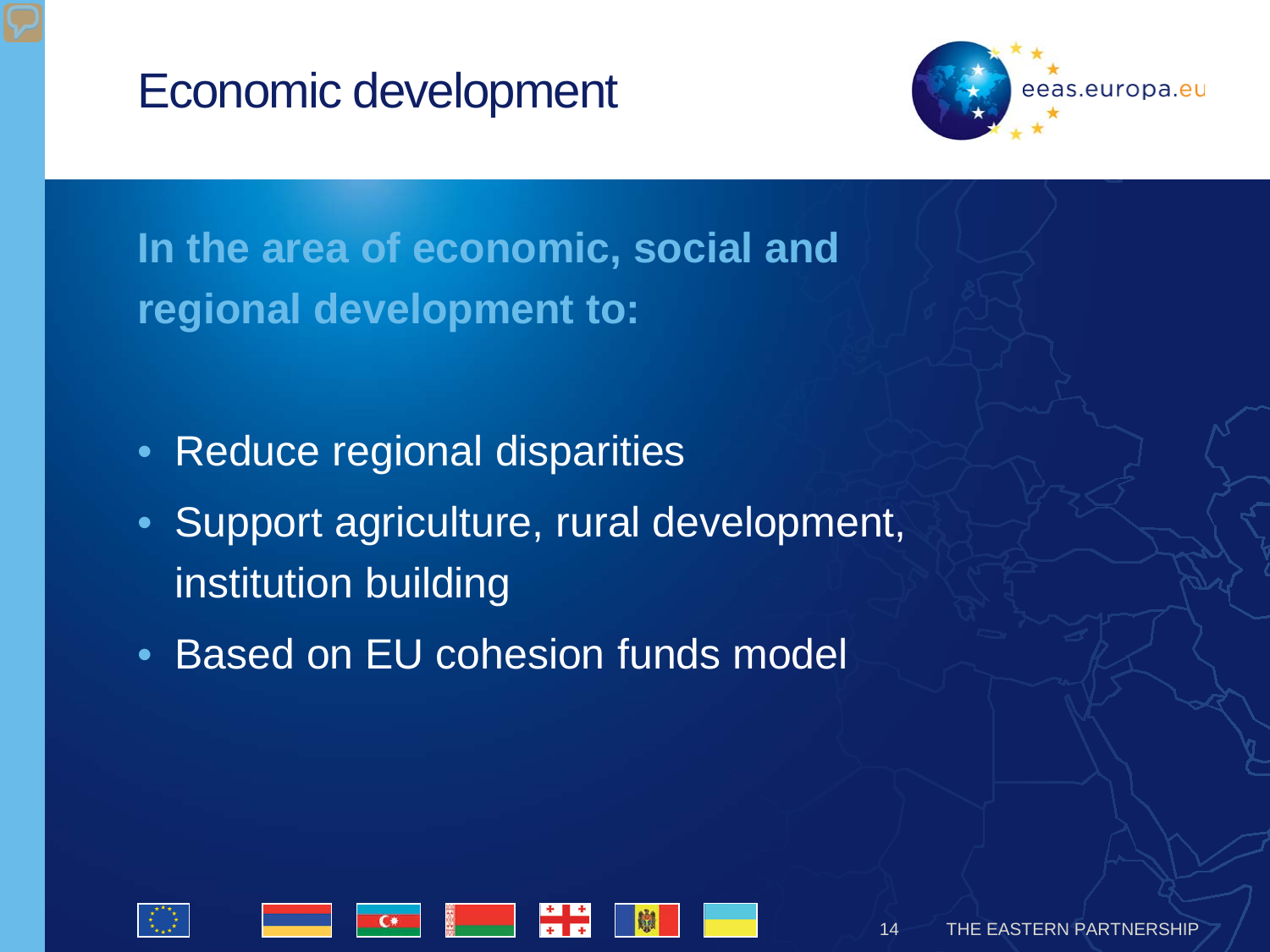### Financial support



#### **EU cooperation to the region to support:**

- Association Agreement implementation
- Institutional capacity building
- Reforms through increased levels of funding based on political commitment

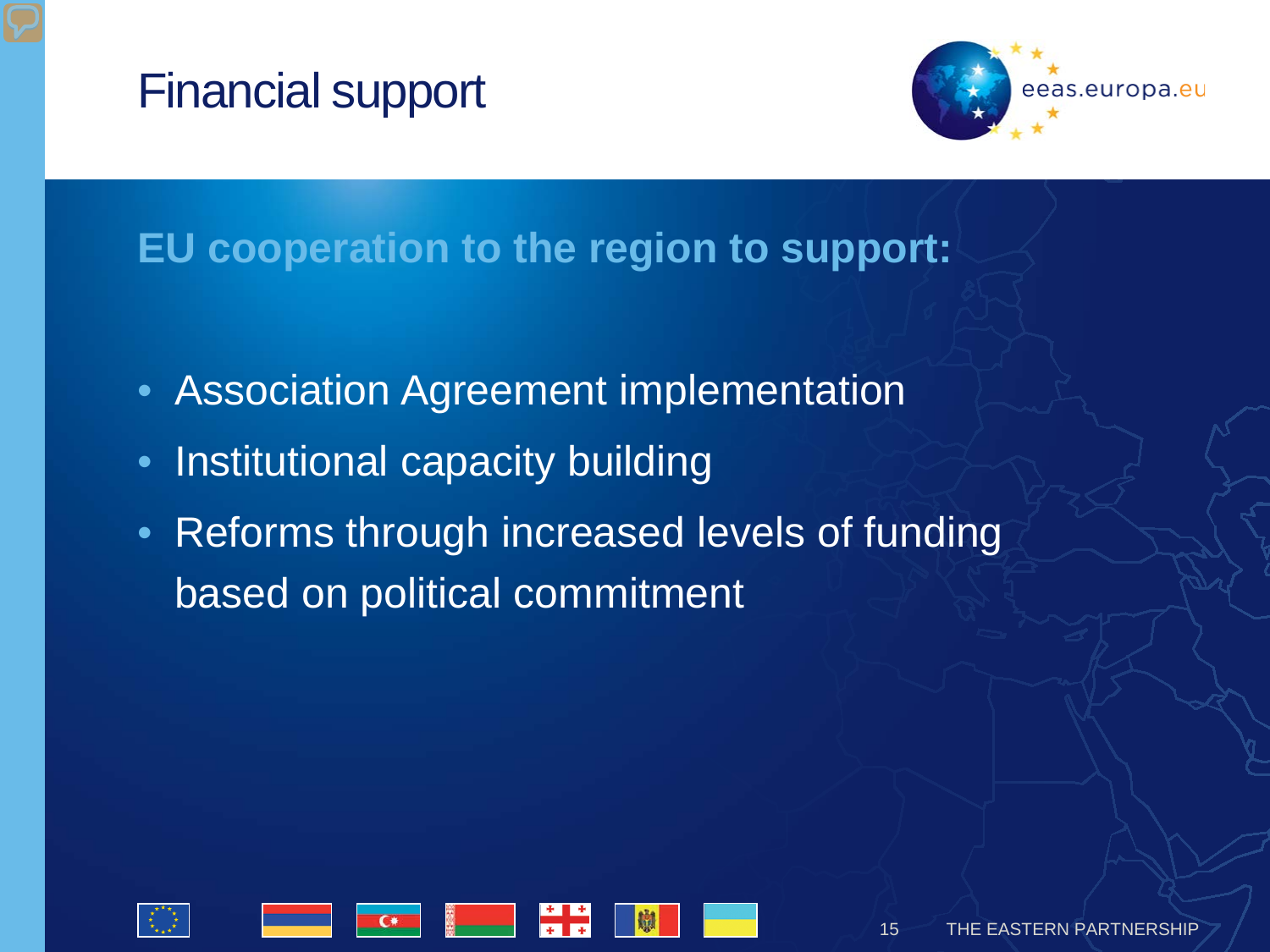



### **Overall, €2.5 billion available for European Neighbourhood Instrument:**



Armenia: € 182 million





Belarus: €41.5 million



Georgia: €208 million



Moldova: €308 million



Ukraine: €389 million

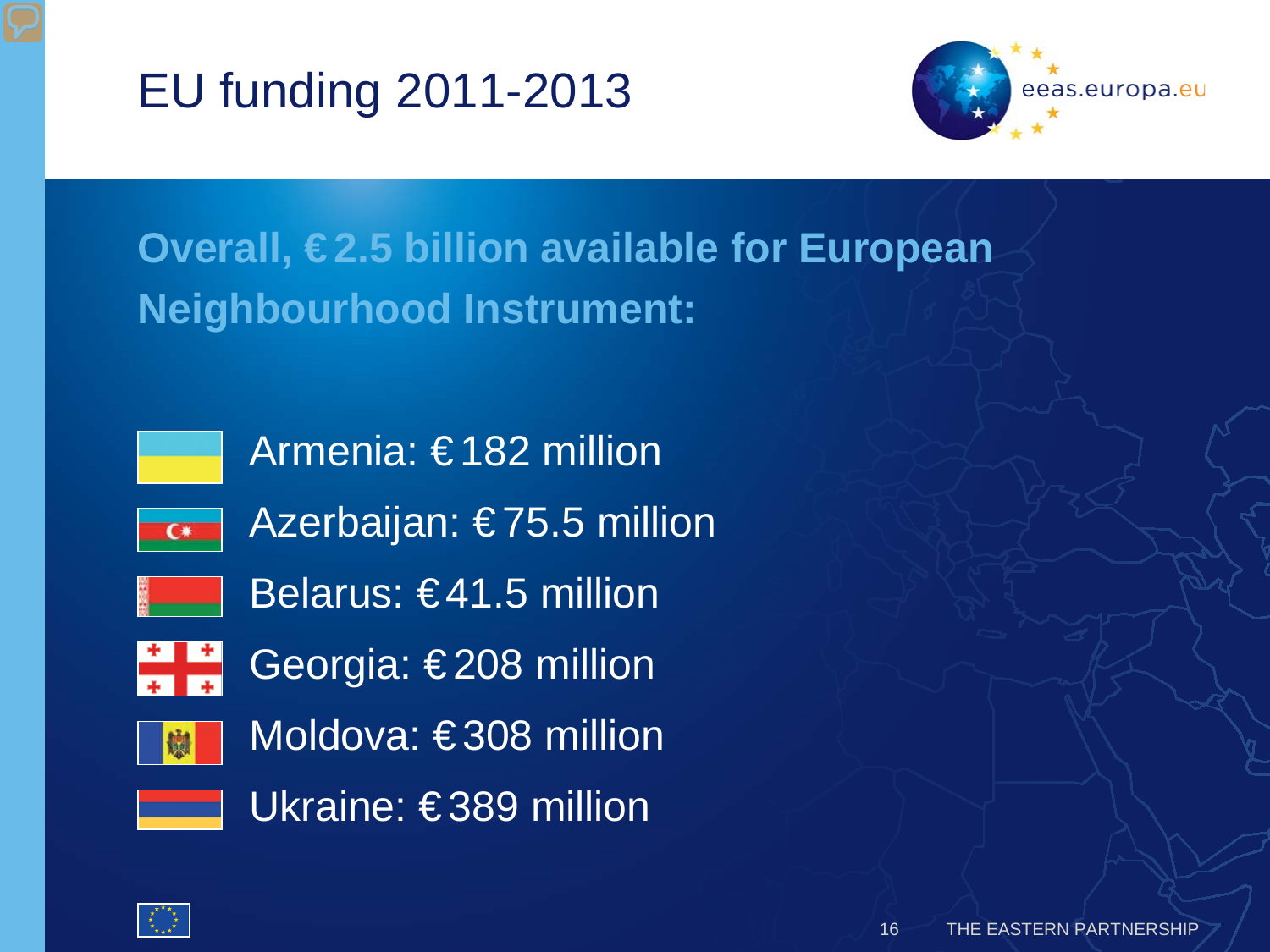Multi-country programmes



**Further funding is available via multi-country and other programmes:**

- Erasmus
- Neighbourhood investment facility
- EIDHR
- Cross border cooperation
- Horizon 2020
- Culture programme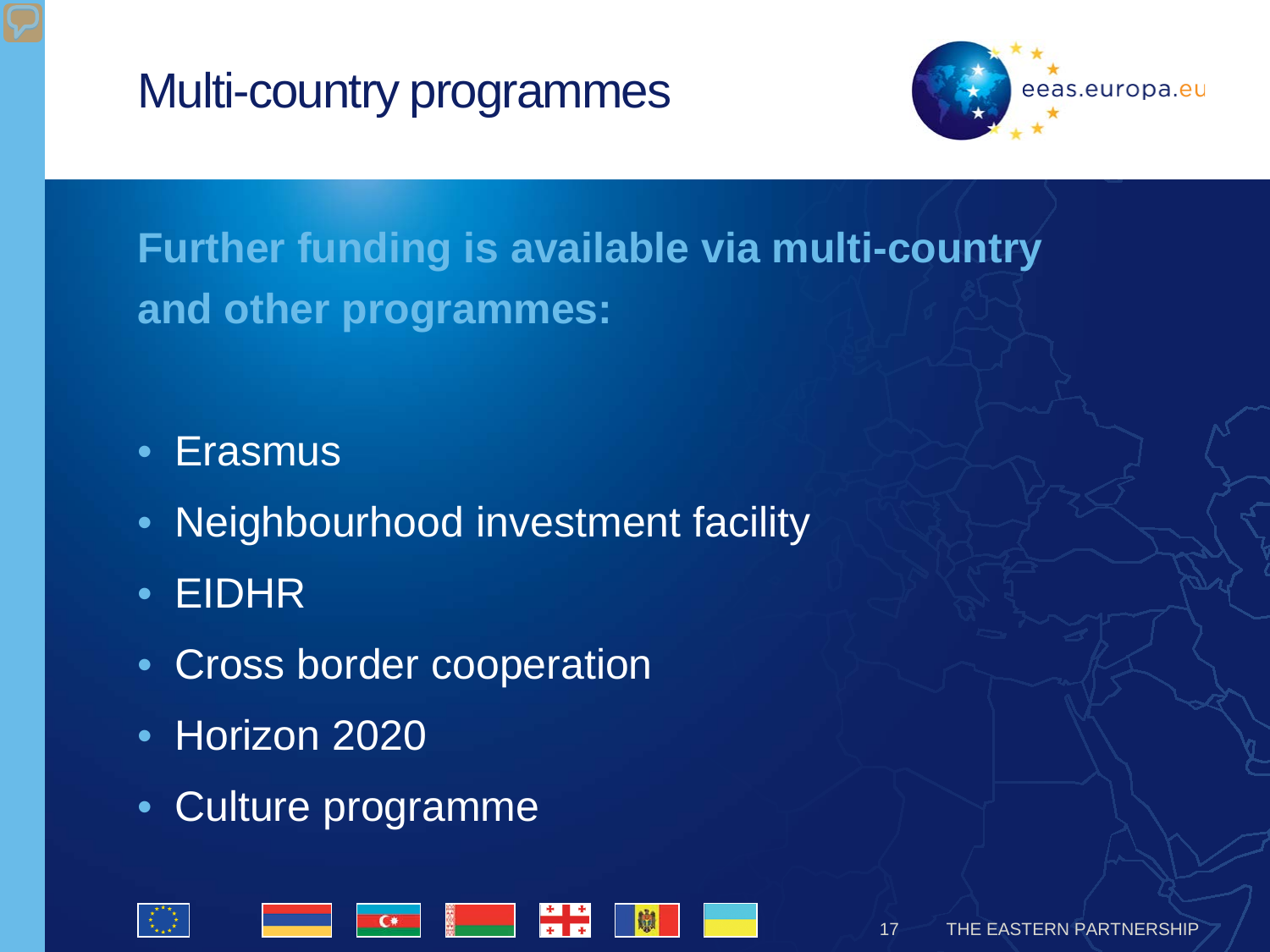### More for more



#### **Principle of 'more for more' embedded:**

- More support for more progress
- Increased funding for development
- Larger programmes for institution building
- Greater access to EU market
- Increased financing for investments

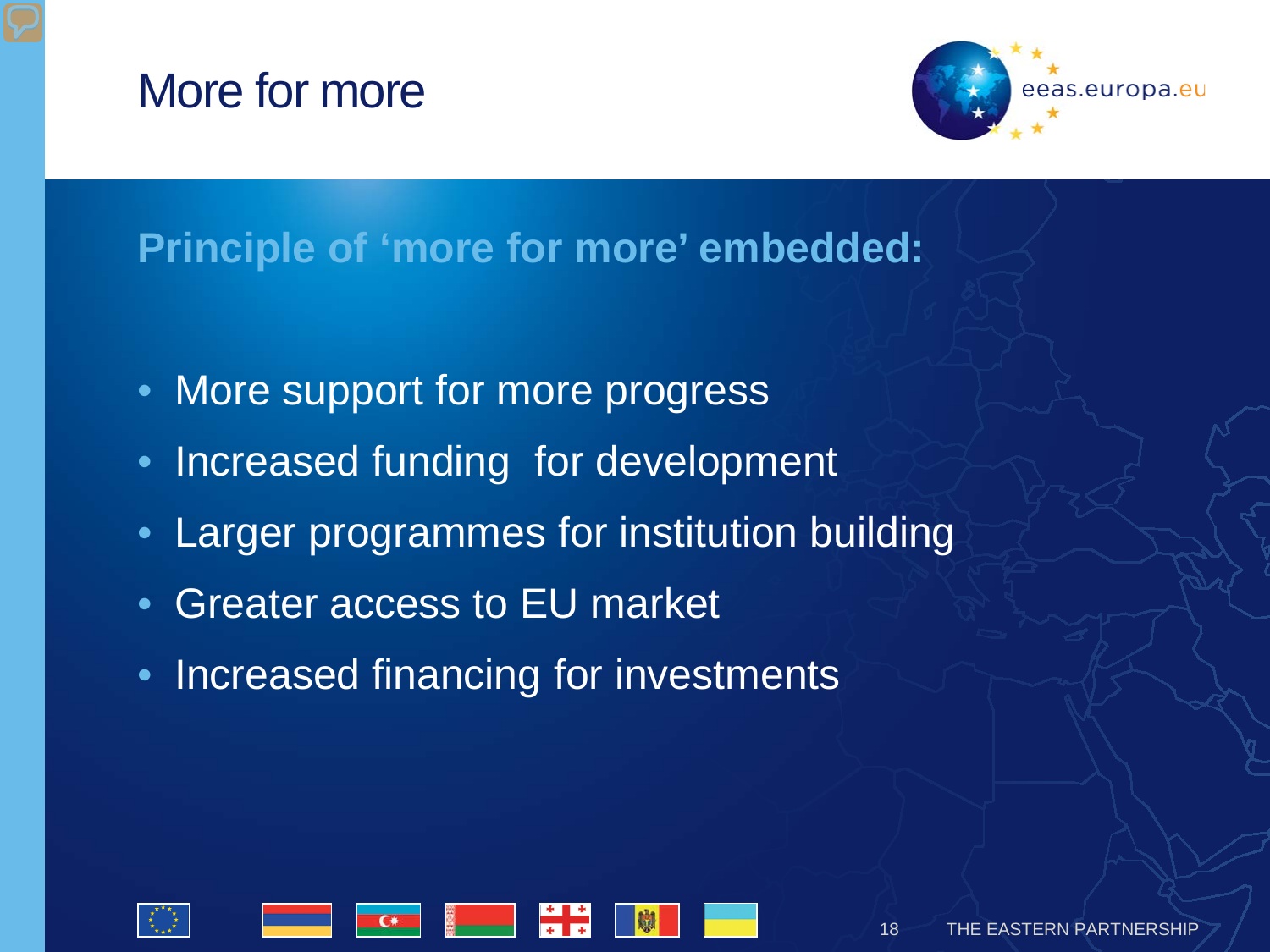### Multilateral dimension I



**Reinforces bilateral relations to advance integration with EU:**

- Forum to share experience and information
- Instrument to aid reform efforts
- Discussion of topics of common interest
- Cooperation on joint projects

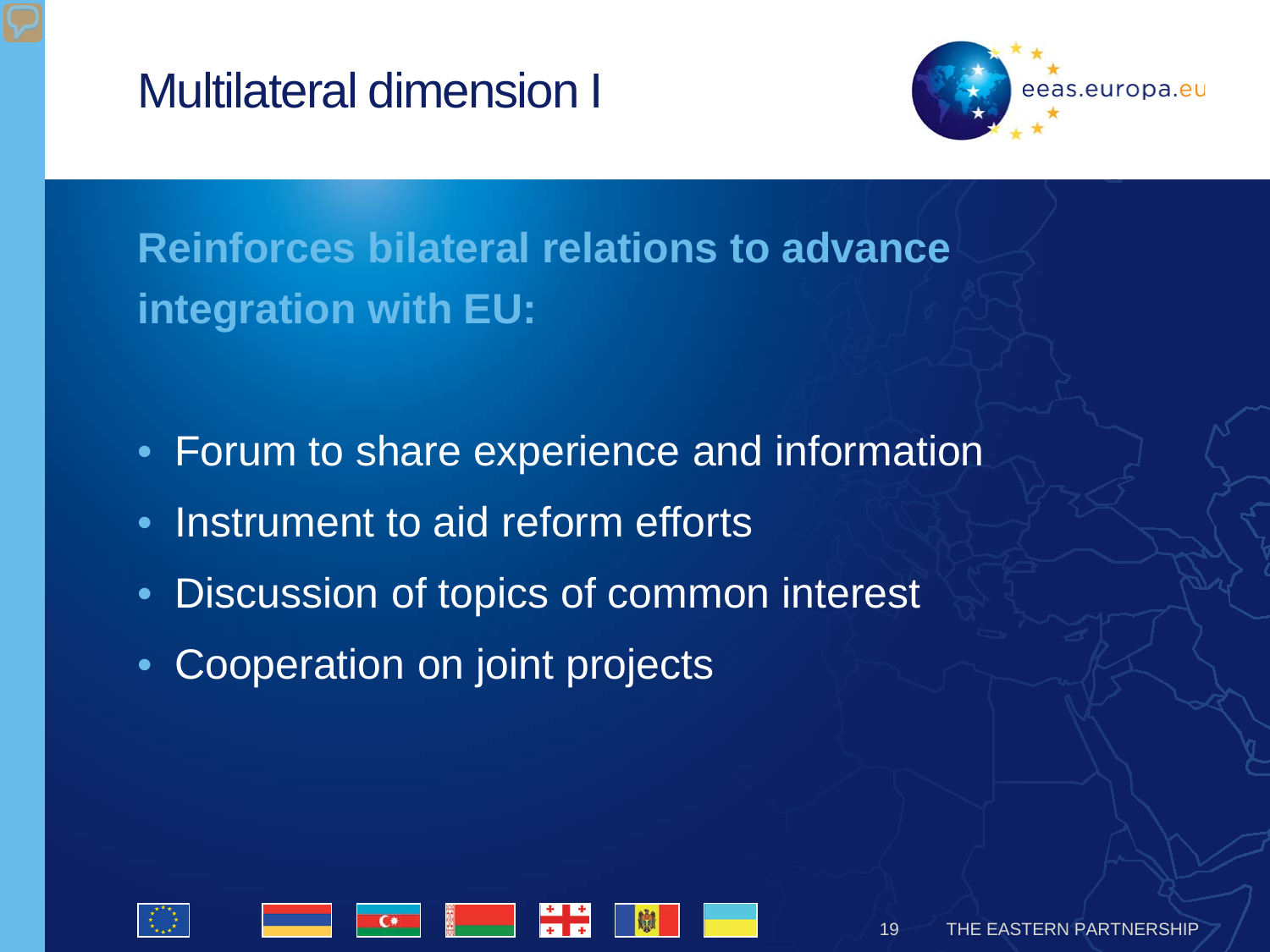### Multilateral dimension II



#### **Institutional structure comprises:**

- Additional high-level political forums
- Four thematic platforms
- Expert panels
- Flagship initiatives

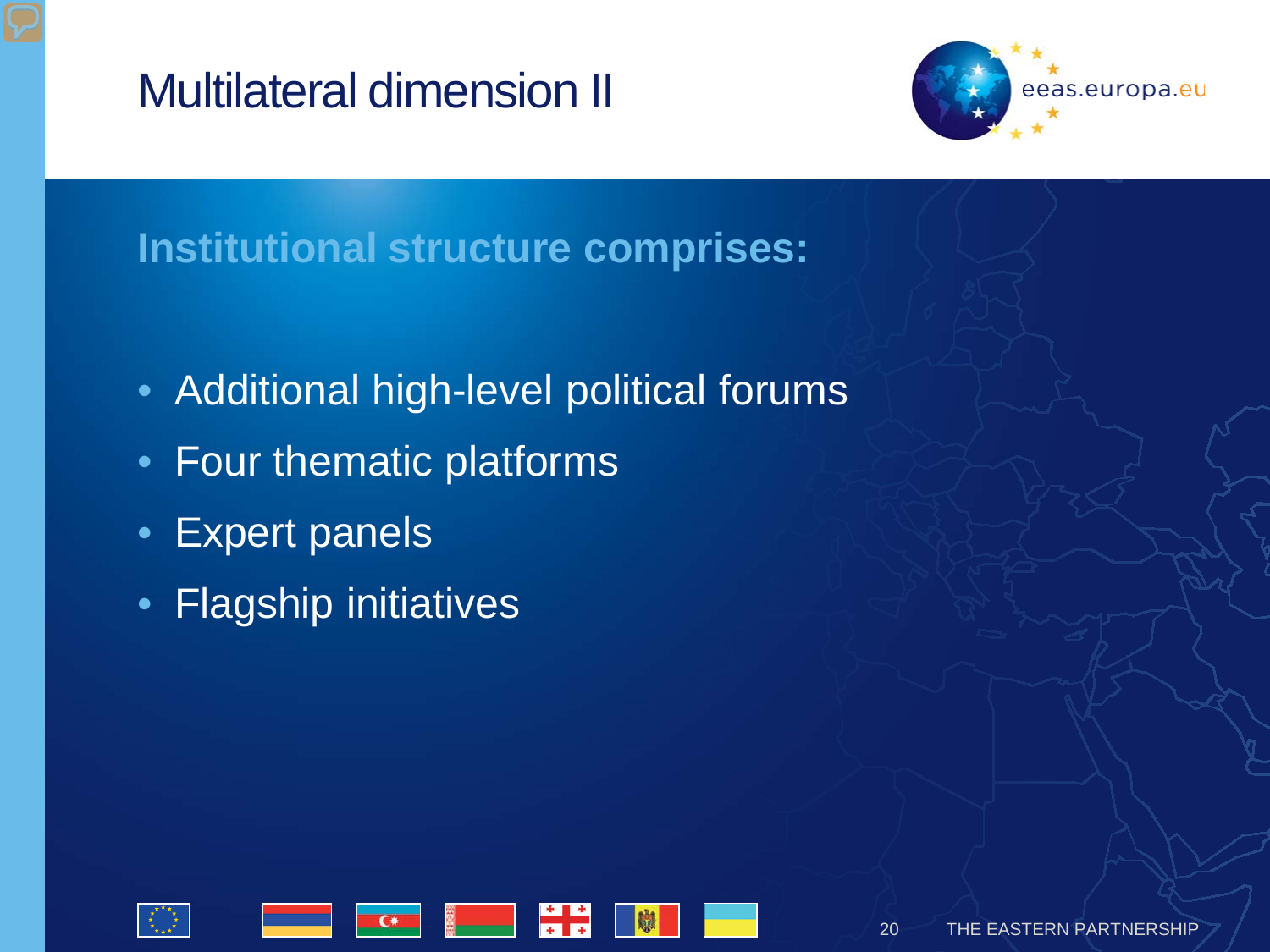### Political forums



### **A number of forums established:**

- Summit every two years
- Foreign Minister meeting annually
- Informal dialogue twice a year
- Senior officials twice per year
- Regular thematic platforms, panels

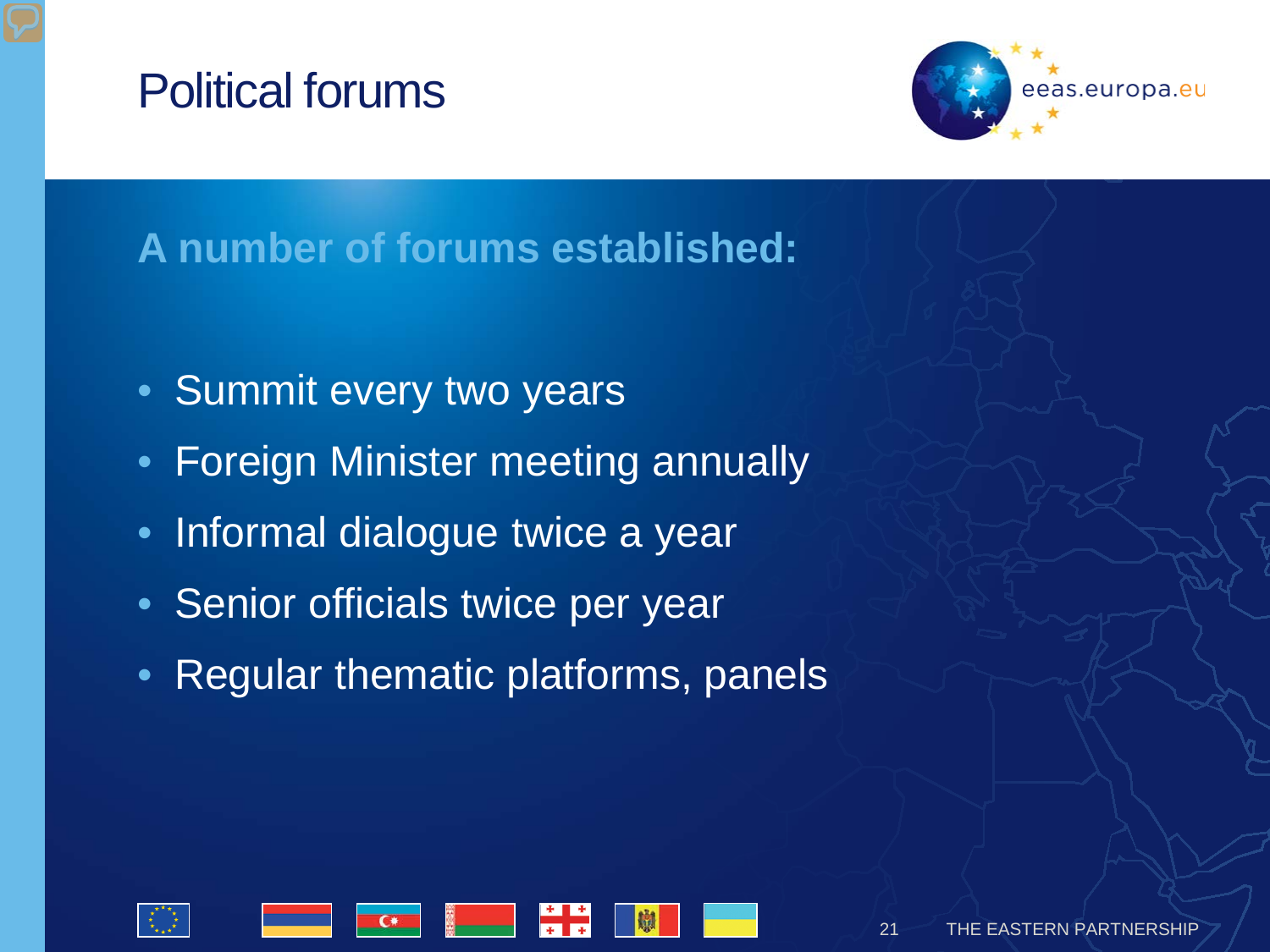### Thematic platforms



#### **Four thematic platforms set up:**

- Democracy, good governance and stability
- Economic integration and convergence
- Energy security
- Contacts between people

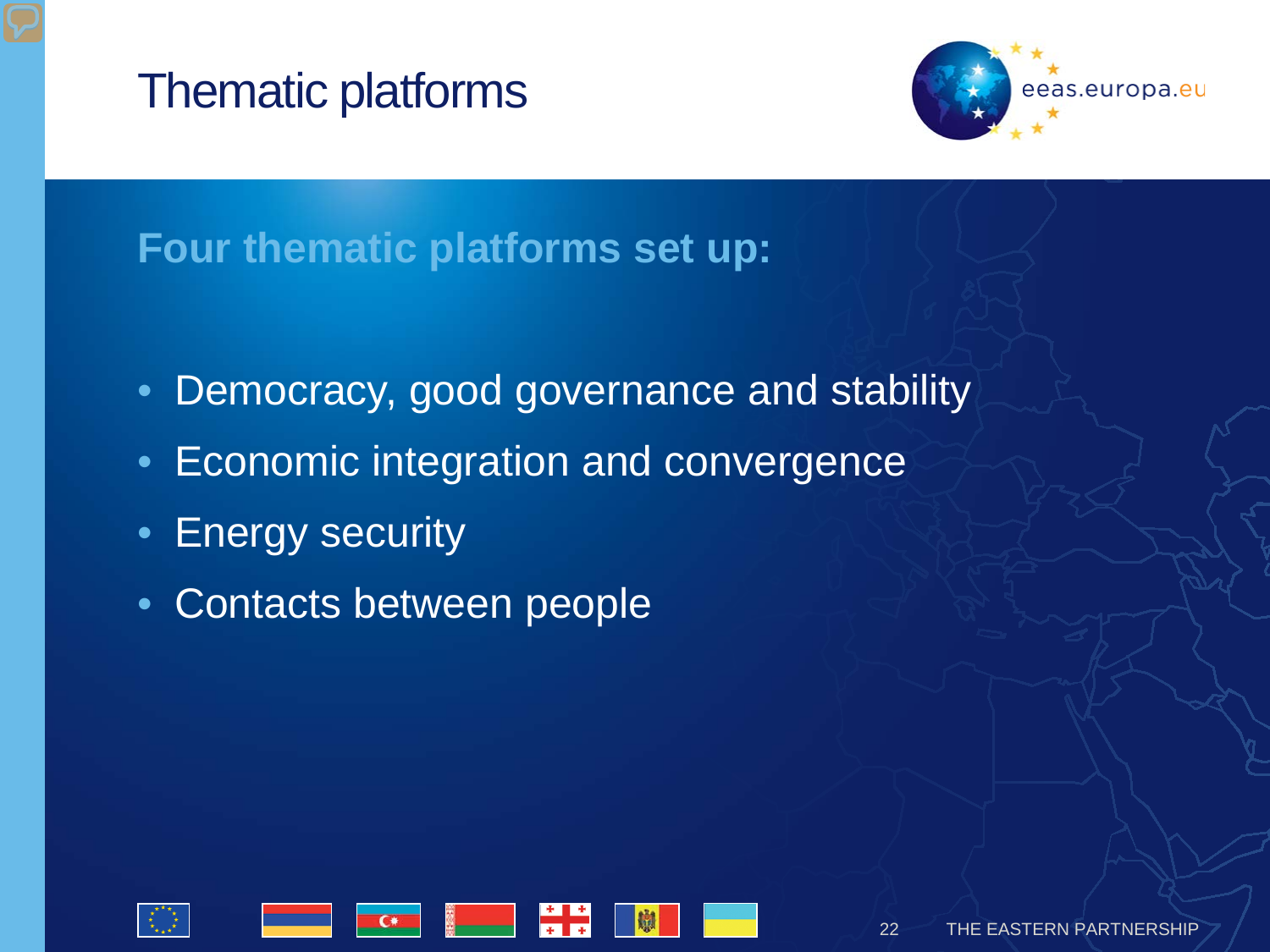### Expert panels I



#### **Under platform 1, expert panels created:**

- Public administration reform
- Integrated border management
- Migration and asylum
- Fight against corruption
- Improved justice
- Security cooperation (CSDP cooperation)

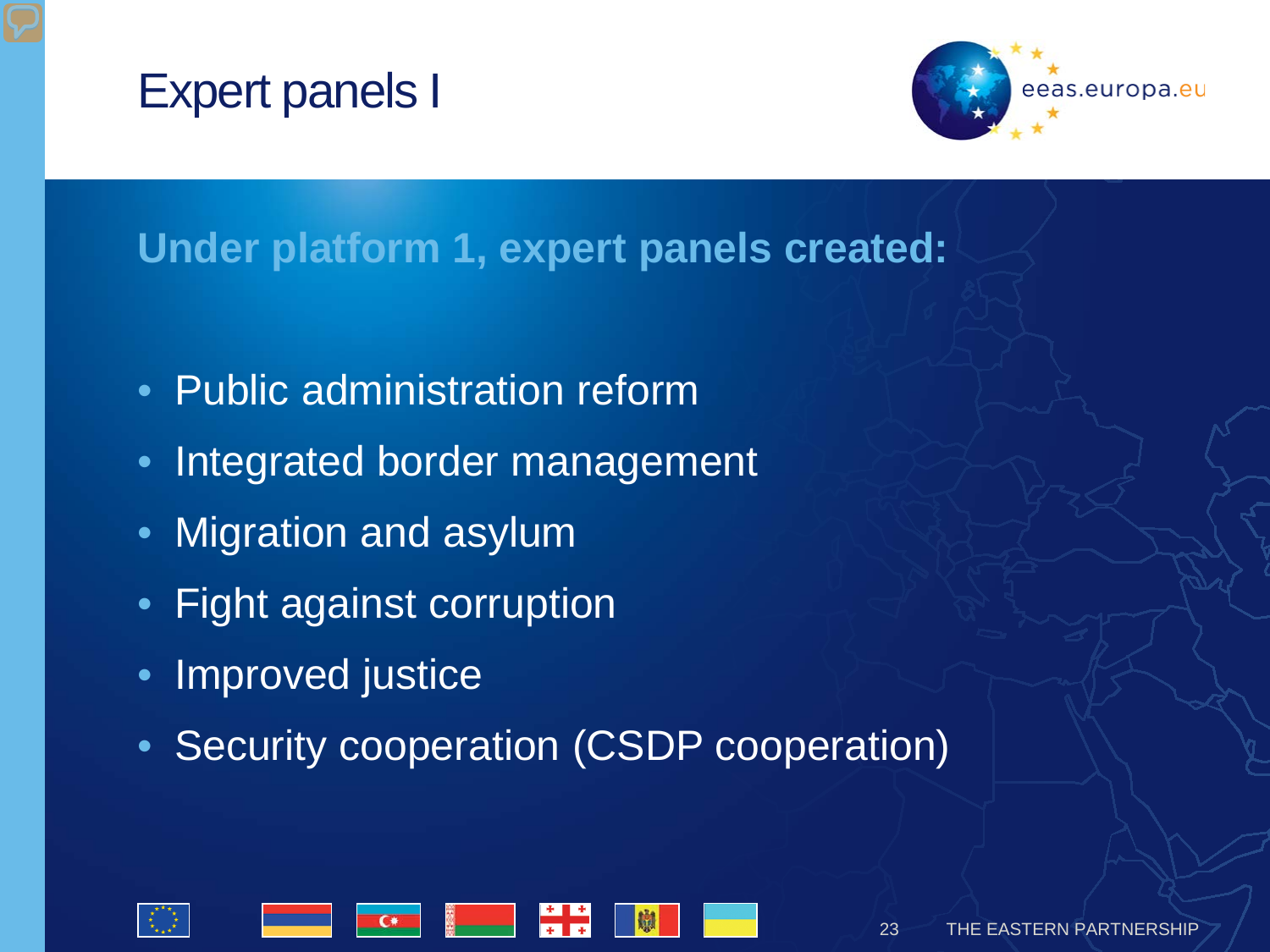### Expert panels II



#### **Under platform 2, expert panels on:**

- Agriculture and rural development
- Small and medium enterprises
- Transport
- Platform 4: Research and Innovation

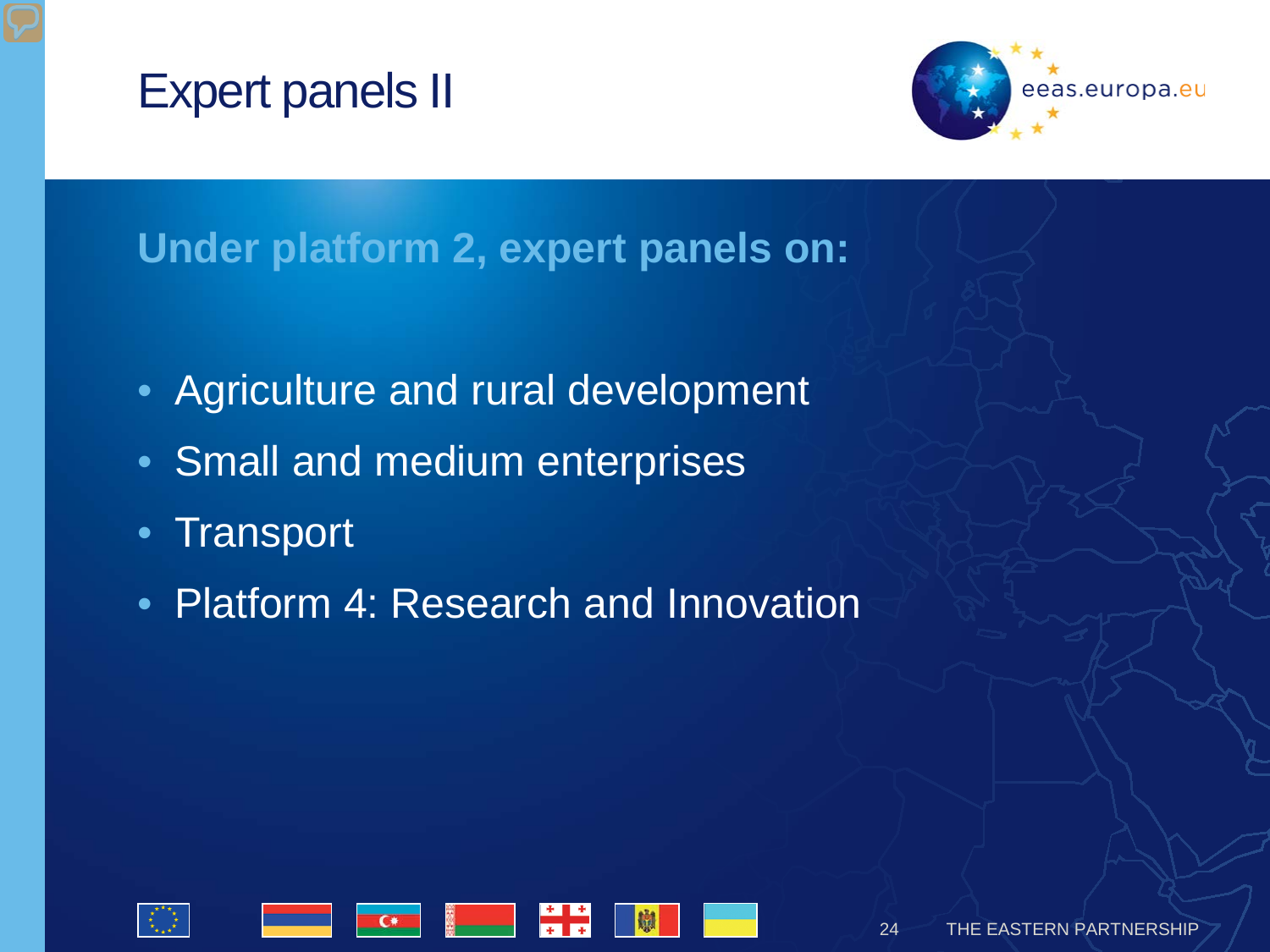



#### **Eastern Partnership flagship initiatives include:**

- Integrated border management ( $€44.5$  million)
- SME facility (€57 million)
- Electricity markets (€41 million)
- Environmental governance (€ 12 million)
- Disaster response (€12 million)

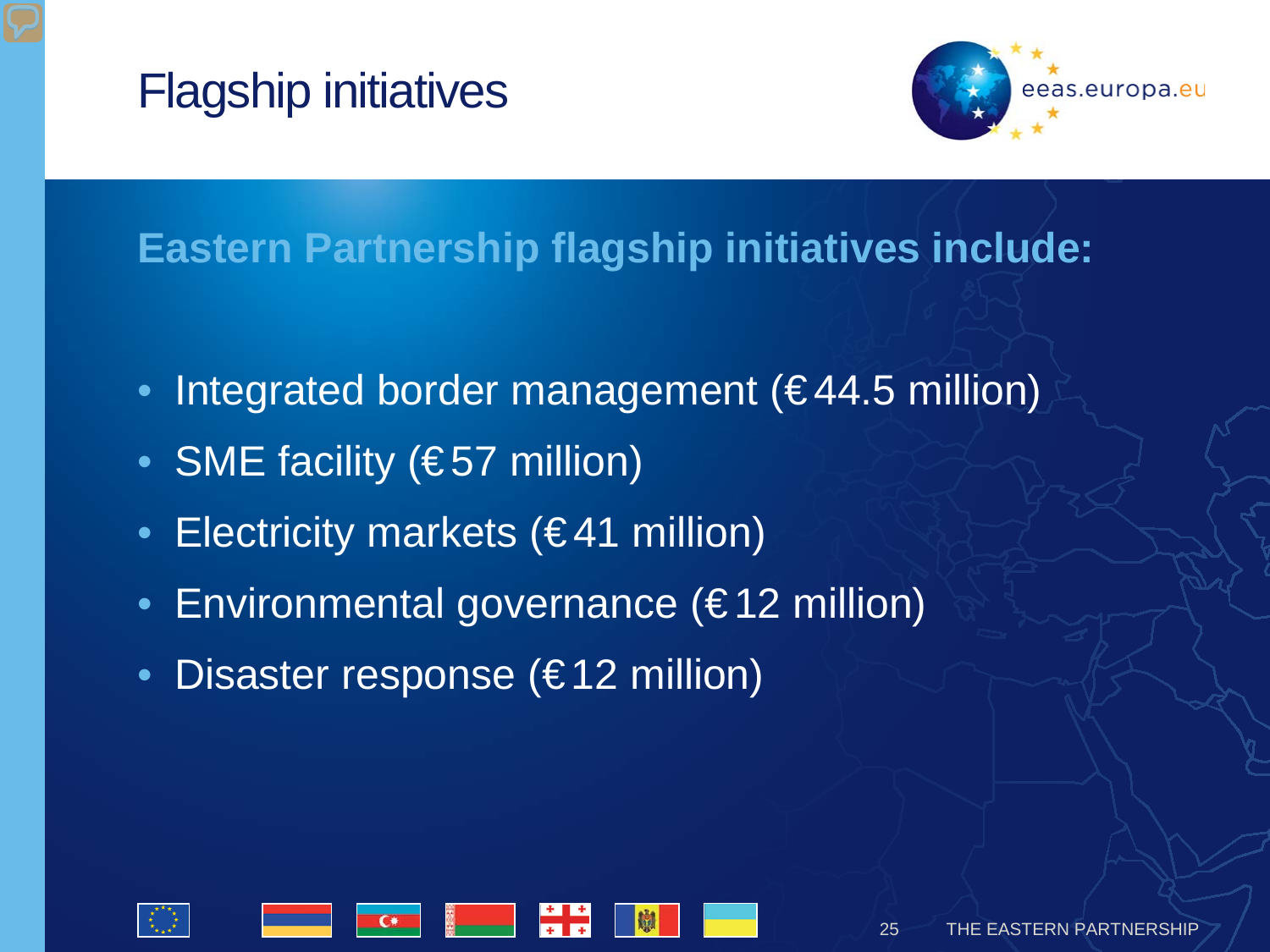



**The Eastern Partnership aims to engage wider range of actors:**

- Civil Society Forum
- EURONEST Parliamentary Assembly
- Eastern Partnership Business Forum
- CORLEAP with local authorities

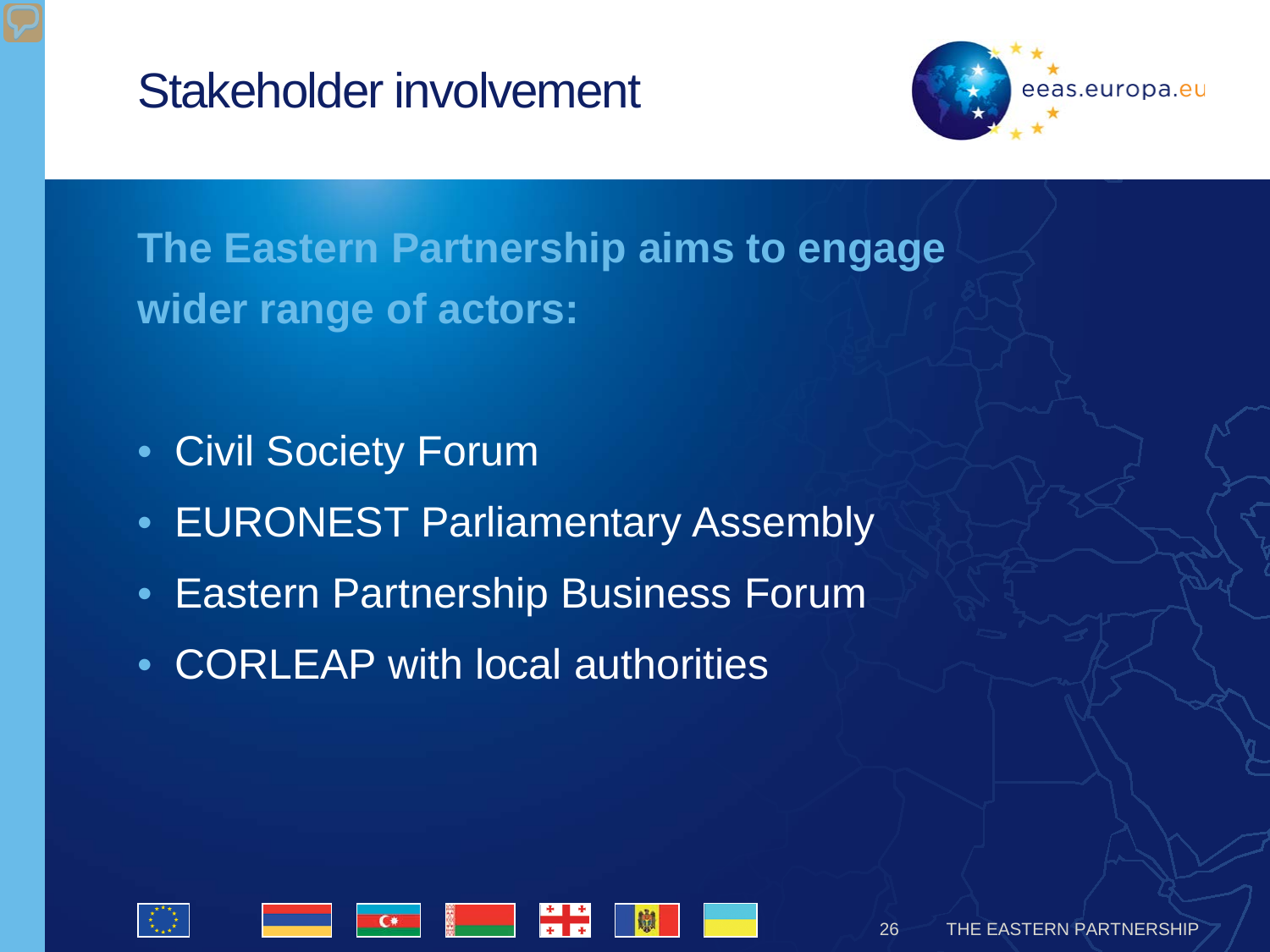### Key challenges



#### **Remaining challenges are to:**

- Consolidate democracy and governance
- Address risk of conflicts and instability
- Further advance economic integration
- Continue approximation to EU norms

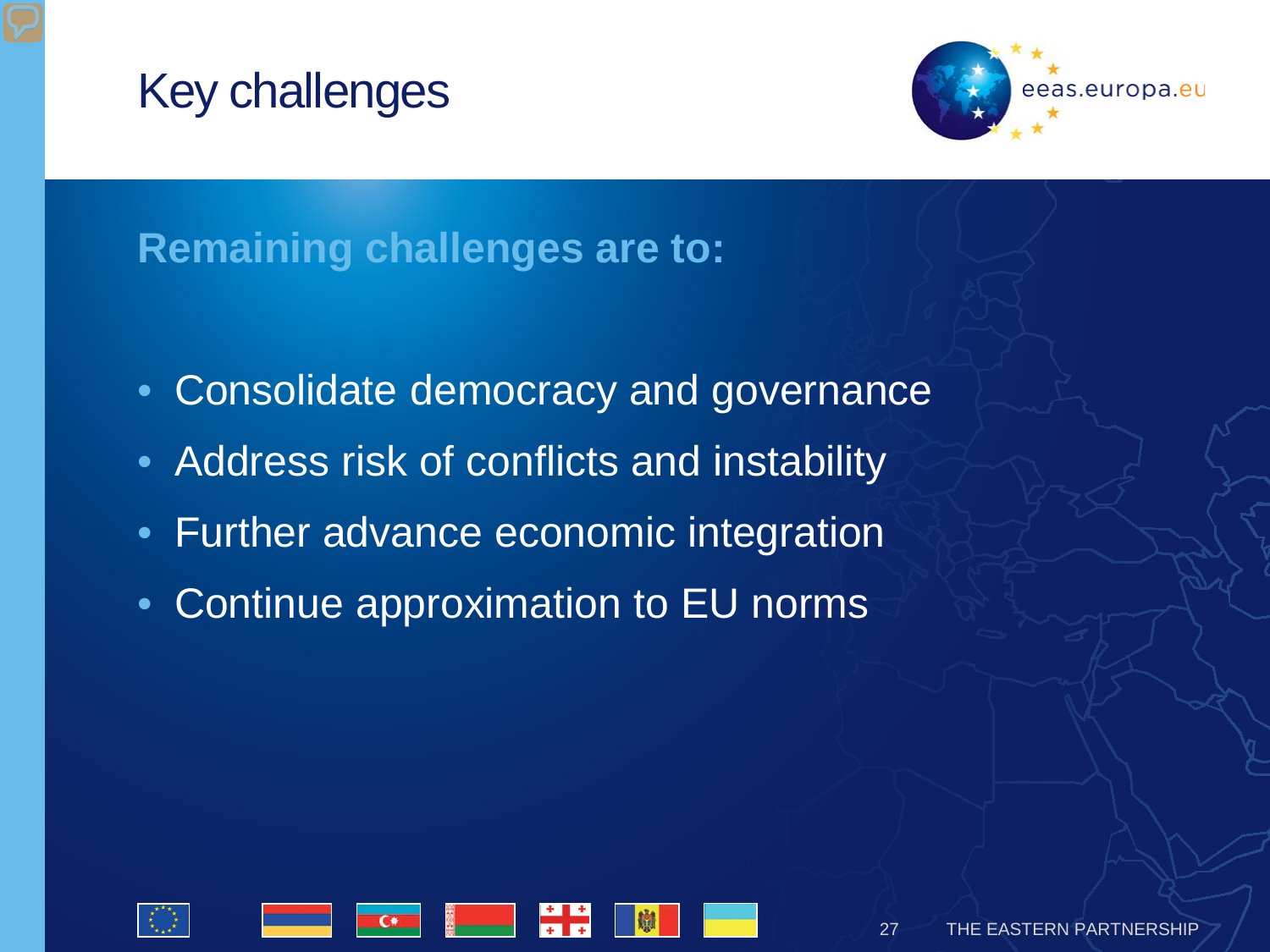### EU commitment



### **The EU is committed to:**

- Further deepen relations with partners
- **Progress on visa liberalisation**
- Developing enhanced sector cooperation

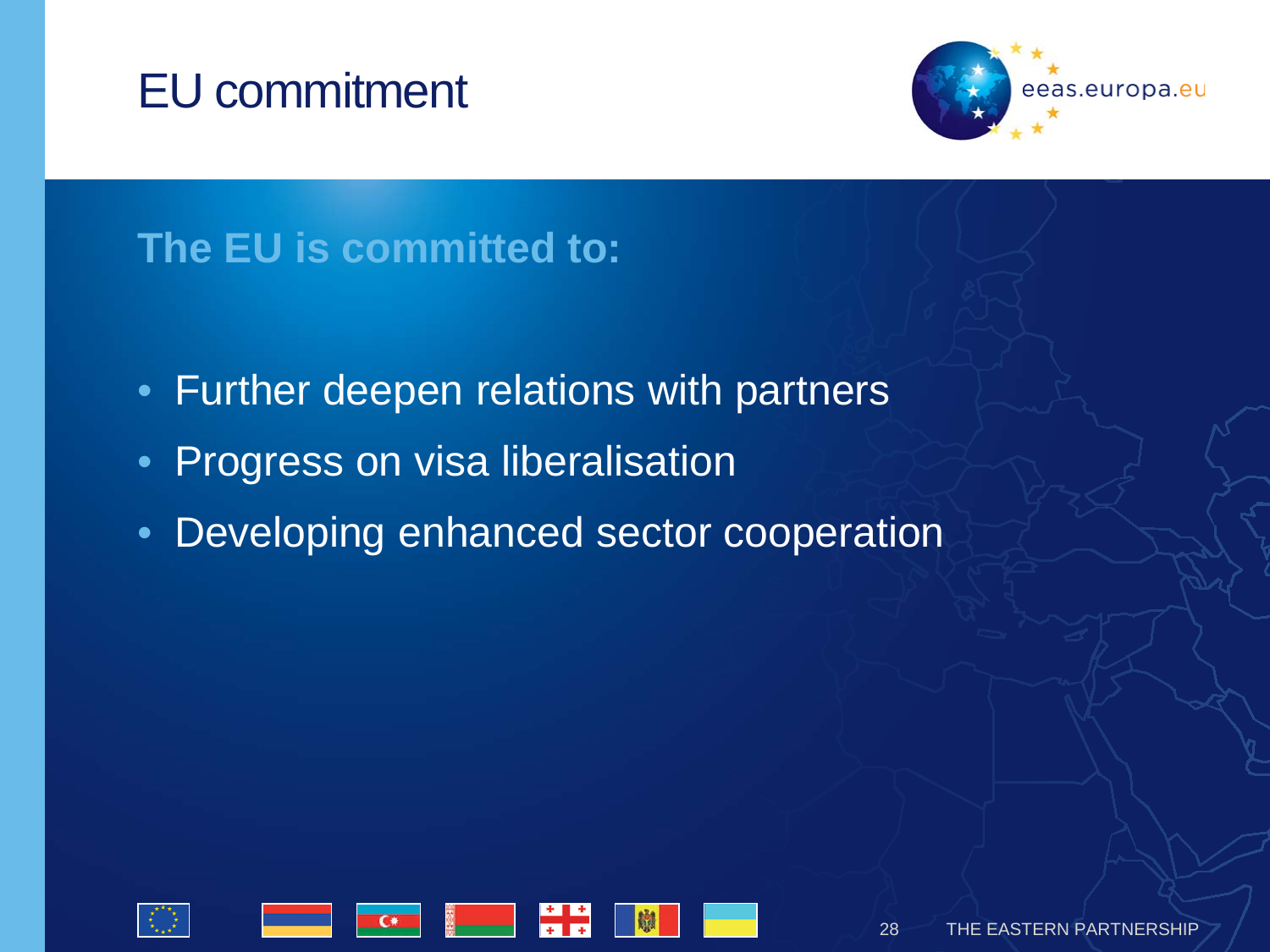### **Conclusion**



#### **Overall, the Eastern Partnership:**

- Is key objective of EU foreign policy
- Offers significant opportunities to partners
- Is beneficial to wider neighbourhood
- Has huge potential mutual benefit